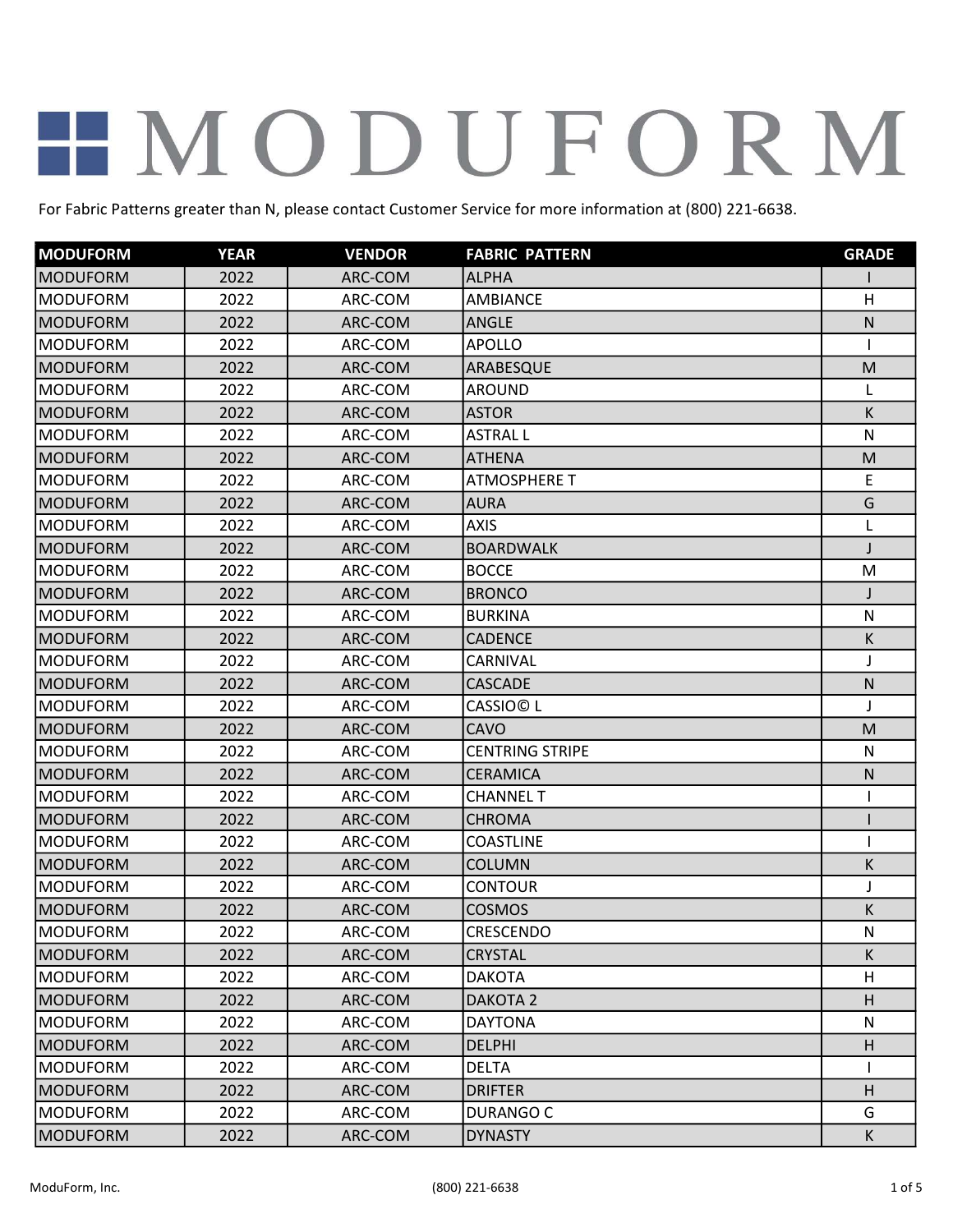| <b>MODUFORM</b> | <b>YEAR</b> | <b>VENDOR</b> | <b>FABRIC PATTERN</b> | <b>GRADE</b> |
|-----------------|-------------|---------------|-----------------------|--------------|
| <b>MODUFORM</b> | 2022        | ARC-COM       | <b>EDEN</b>           | N            |
| <b>MODUFORM</b> | 2022        | ARC-COM       | <b>ELEVADO</b>        | К            |
| <b>MODUFORM</b> | 2022        | ARC-COM       | <b>EMBRACE</b>        |              |
| <b>MODUFORM</b> | 2022        | ARC-COM       | <b>EMERSON</b>        | G            |
| <b>MODUFORM</b> | 2022        | ARC-COM       | <b>EMPRESS</b>        | H            |
| <b>MODUFORM</b> | 2022        | ARC-COM       | <b>ENCORE</b>         | H            |
| <b>MODUFORM</b> | 2022        | ARC-COM       | <b>ENGRAVE</b>        | J            |
| <b>MODUFORM</b> | 2022        | ARC-COM       | <b>EQUINOX T</b>      | G            |
| <b>MODUFORM</b> | 2022        | ARC-COM       | <b>ETCH©</b>          |              |
| <b>MODUFORM</b> | 2022        | ARC-COM       | <b>FIJI</b>           |              |
| <b>MODUFORM</b> | 2022        | ARC-COM       | <b>FLORA</b>          | G            |
| <b>MODUFORM</b> | 2022        | ARC-COM       | <b>FRONTIER C</b>     | G            |
| <b>MODUFORM</b> | 2022        | ARC-COM       | <b>GALAXY</b>         | $\mathsf{N}$ |
| MODUFORM        | 2022        | ARC-COM       | <b>GAMMA</b>          |              |
| <b>MODUFORM</b> | 2022        | ARC-COM       | <b>GARDENIA</b>       | К            |
| <b>MODUFORM</b> | 2022        | ARC-COM       | <b>GATSBY</b>         |              |
| <b>MODUFORM</b> | 2022        | ARC-COM       | <b>GEM</b>            |              |
| <b>MODUFORM</b> | 2022        | ARC-COM       | <b>GLAM</b>           |              |
| <b>MODUFORM</b> | 2022        | ARC-COM       | GLO                   | J            |
| <b>MODUFORM</b> | 2022        | ARC-COM       | <b>GREAT WALL</b>     | M            |
| <b>MODUFORM</b> | 2022        | ARC-COM       | <b>GRID</b>           | M            |
| <b>MODUFORM</b> | 2022        | ARC-COM       | <b>HIGH RISE</b>      | $\mathsf{N}$ |
| <b>MODUFORM</b> | 2022        | ARC-COM       | <b>HIGHLANDS</b>      | L            |
| <b>MODUFORM</b> | 2022        | ARC-COM       | <b>HUSH</b>           | J            |
| <b>MODUFORM</b> | 2022        | ARC-COM       | <b>ILLUSION</b>       | F            |
| <b>MODUFORM</b> | 2022        | ARC-COM       | <b>ILLUSION 2</b>     | F            |
| <b>MODUFORM</b> | 2022        | ARC-COM       | <b>INSIGHT</b>        | F            |
| <b>MODUFORM</b> | 2022        | ARC-COM       | <b>INTAGLIO</b>       |              |
| <b>MODUFORM</b> | 2022        | ARC-COM       | <b>INTAGLIO 2</b>     |              |
| MODUFORM        | 2022        | ARC-COM       | <b>INTERSECT C</b>    | K            |
| <b>MODUFORM</b> | 2022        | ARC-COM       | <b>INTERSTATE</b>     | J            |
| <b>MODUFORM</b> | 2022        | ARC-COM       | <b>IONA</b>           |              |
| <b>MODUFORM</b> | 2022        | ARC-COM       | <b>ISABELLA</b>       |              |
| <b>MODUFORM</b> | 2022        | ARC-COM       | <b>JIVE</b>           |              |
| <b>MODUFORM</b> | 2022        | ARC-COM       | <b>JOURNEY</b>        |              |
| <b>MODUFORM</b> | 2022        | ARC-COM       | <b>KAOLINT</b>        |              |
| <b>MODUFORM</b> | 2022        | ARC-COM       | <b>KATANO</b>         | L            |
| MODUFORM        | 2022        | ARC-COM       | <b>KEY</b>            | L            |
| <b>MODUFORM</b> | 2022        | ARC-COM       | <b>KUMO</b>           | ${\sf N}$    |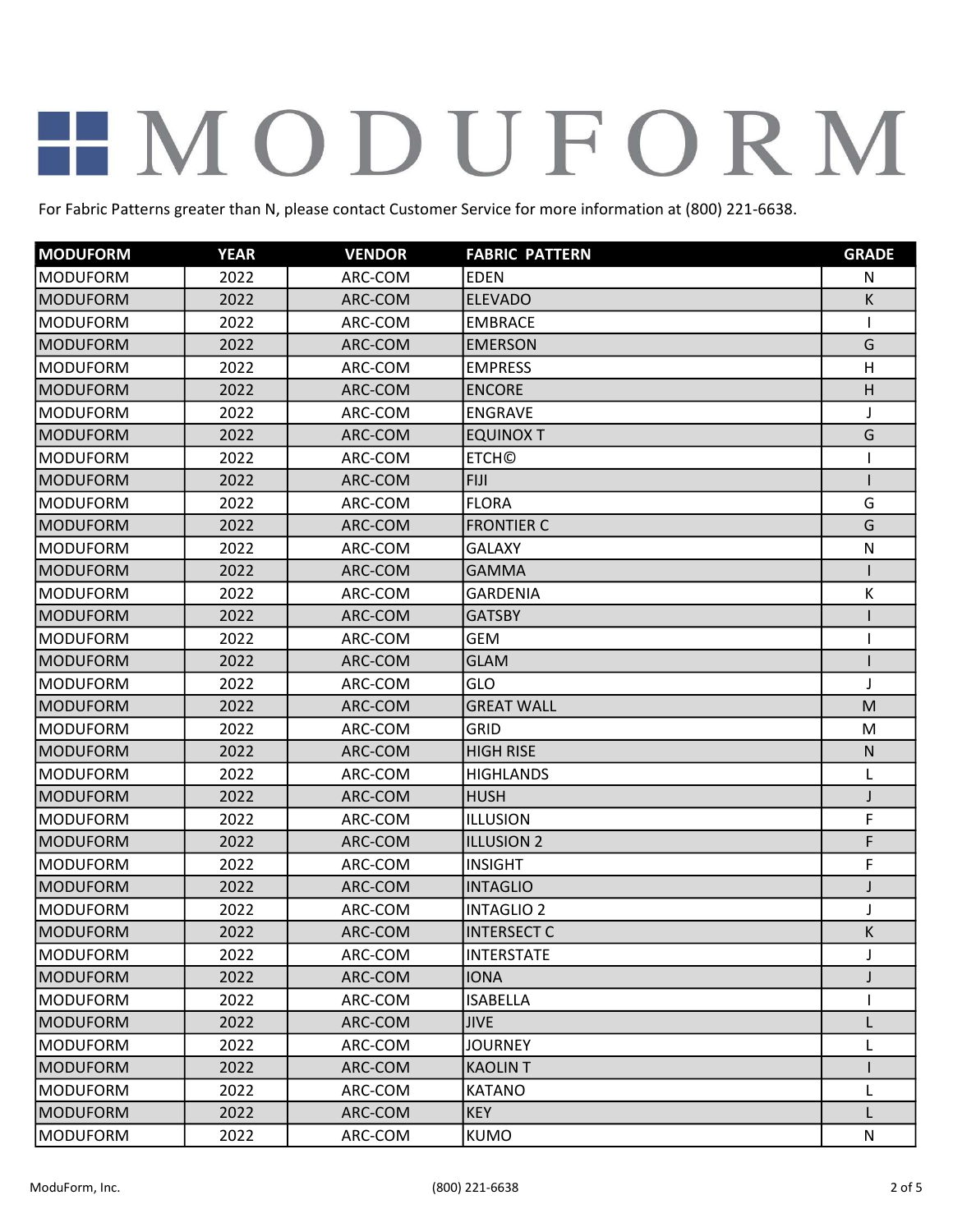| <b>MODUFORM</b>  | <b>YEAR</b> | <b>VENDOR</b> | <b>FABRIC PATTERN</b> | <b>GRADE</b> |
|------------------|-------------|---------------|-----------------------|--------------|
| <b>MODUFORM</b>  | 2022        | ARC-COM       | <b>LEGACY</b>         |              |
| <b>MODUFORM</b>  | 2022        | ARC-COM       | LEGEND                | К            |
| <b>MODUFORM</b>  | 2022        | ARC-COM       | <b>LINEA</b>          | K            |
| <b>MODUFORM</b>  | 2022        | ARC-COM       | LOARA                 | N            |
| MODUFORM         | 2022        | ARC-COM       | LORE                  | К            |
| <b>MODUFORM</b>  | 2022        | ARC-COM       | LUXE                  | К            |
| <b>MODUFORM</b>  | 2022        | ARC-COM       | <b>LYRE</b>           |              |
| <b>MODUFORM</b>  | 2022        | ARC-COM       | <b>MAJORCA T</b>      | M            |
| <b>MODUFORM</b>  | 2022        | ARC-COM       | <b>MARATHON</b>       |              |
| <b>MODUFORM</b>  | 2022        | ARC-COM       | <b>MARQUEE</b>        | M            |
| <b>MODUFORM</b>  | 2022        | ARC-COM       | <b>MASON</b>          | M            |
| <b>MODUFORM</b>  | 2022        | ARC-COM       | <b>MASON STRIPE</b>   | M            |
| <b>MODUFORM</b>  | 2022        | ARC-COM       | <b>MESA</b>           |              |
| <b>MODUFORM</b>  | 2022        | ARC-COM       | <b>MOON BEAM 2</b>    | К            |
| <b>MODUFORM</b>  | 2022        | ARC-COM       | <b>MOON BEAM C</b>    | K            |
| <b>MODUFORM</b>  | 2022        | ARC-COM       | <b>MORGAN</b>         | К            |
| <b>MODUFORM</b>  | 2022        | ARC-COM       | <b>MOROCCO</b>        | $\mathsf{N}$ |
| <b>MODUFORM</b>  | 2022        | ARC-COM       | <b>NAHOURI</b>        | N            |
| MODUFORM         | 2022        | ARC-COM       | <b>NIAGARAL</b>       | $\mathsf{N}$ |
| <b>MODUFORM</b>  | 2022        | ARC-COM       | <b>OCULUS</b>         | К            |
| <b>MODUFORM</b>  | 2022        | ARC-COM       | <b>ODYSSEY</b>        | J            |
| <b>MODUFORM</b>  | 2022        | ARC-COM       | <b>OMEGA</b>          | 1            |
| <b>IMODUFORM</b> | 2022        | ARC-COM       | <b>PALATINE 2</b>     | J            |
| <b>MODUFORM</b>  | 2022        | ARC-COM       | <b>PALATINE C</b>     | J            |
| <b>MODUFORM</b>  | 2022        | ARC-COM       | <b>PAXTON</b>         | M            |
| <b>MODUFORM</b>  | 2022        | ARC-COM       | <b>PERSPECTIVE</b>    | M            |
| <b>MODUFORM</b>  | 2022        | ARC-COM       | <b>POLISHED</b>       | $\mathbf{I}$ |
| <b>MODUFORM</b>  | 2022        | ARC-COM       | <b>POLO</b>           | M            |
| <b>MODUFORM</b>  | 2022        | ARC-COM       | POSH <sub>C</sub>     |              |
| <b>MODUFORM</b>  | 2022        | ARC-COM       | PRIMAVERA             |              |
| MODUFORM         | 2022        | ARC-COM       | PRISM L               | G            |
| <b>MODUFORM</b>  | 2022        | ARC-COM       | <b>RAYA</b>           | M            |
| MODUFORM         | 2022        | ARC-COM       | <b>REALITY CHECK</b>  | L            |
| <b>MODUFORM</b>  | 2022        | ARC-COM       | <b>RODEO</b>          | G            |
| <b>MODUFORM</b>  | 2022        | ARC-COM       | RODEO <sub>2</sub>    | G            |
| <b>MODUFORM</b>  | 2022        | ARC-COM       | <b>ROGUE</b>          | К            |
| <b>MODUFORM</b>  | 2022        | ARC-COM       | ROUNDABOUT©           | J            |
| <b>MODUFORM</b>  | 2022        | ARC-COM       | SAMSARA               | J            |
| MODUFORM         | 2022        | ARC-COM       | SANGANERI             | ${\sf M}$    |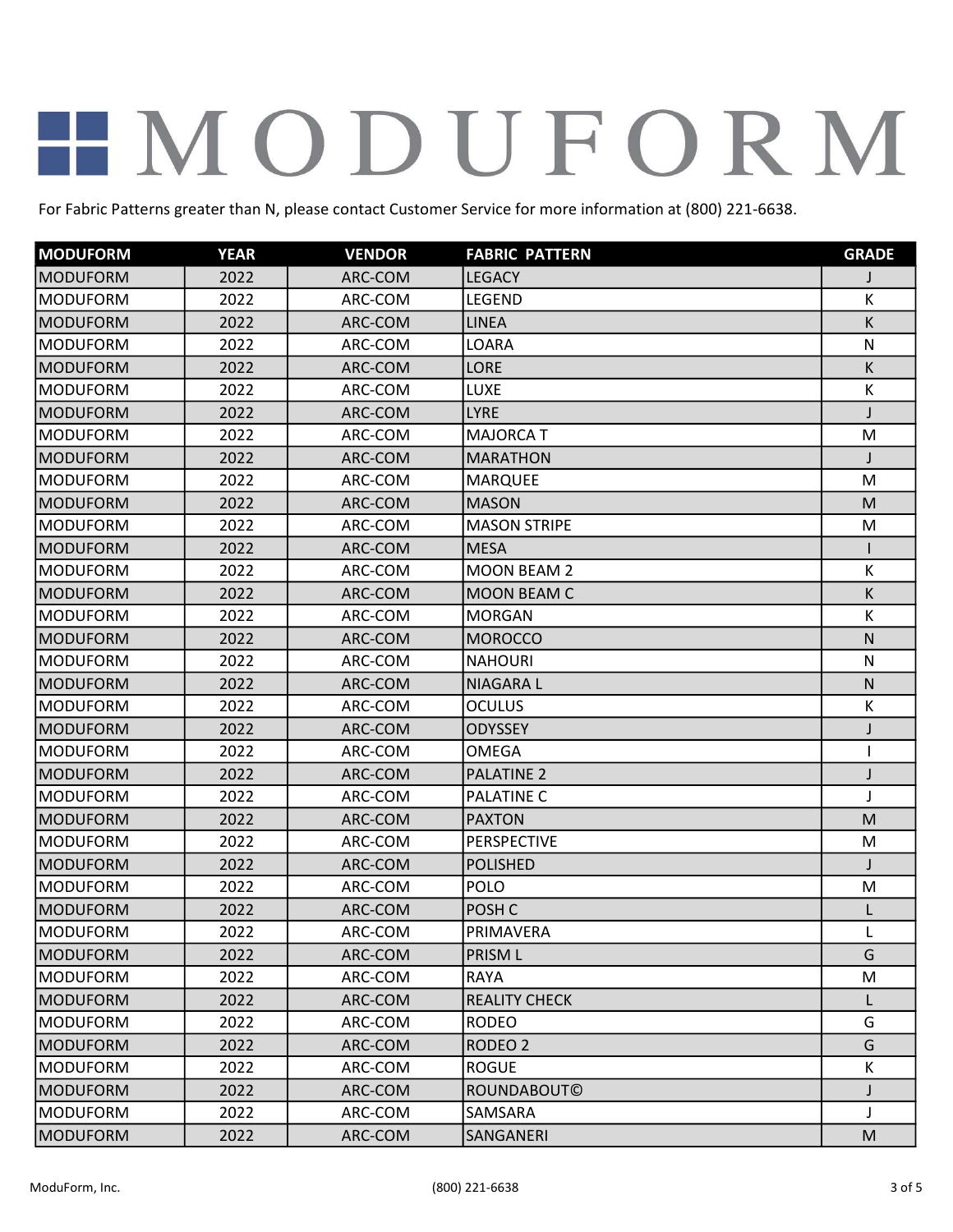| <b>MODUFORM</b> | <b>YEAR</b> | <b>VENDOR</b> | <b>FABRIC PATTERN</b> | <b>GRADE</b> |
|-----------------|-------------|---------------|-----------------------|--------------|
| <b>MODUFORM</b> | 2022        | ARC-COM       | <b>SANTA FE</b>       | К            |
| <b>MODUFORM</b> | 2022        | ARC-COM       | <b>SANTORINI T</b>    | M            |
| <b>MODUFORM</b> | 2022        | ARC-COM       | SAXON                 | M            |
| <b>MODUFORM</b> | 2022        | ARC-COM       | <b>SECTOR</b>         | M            |
| <b>MODUFORM</b> | 2022        | ARC-COM       | <b>SHERLOCK</b>       | H            |
| <b>MODUFORM</b> | 2022        | ARC-COM       | <b>SHERLOCK 2</b>     | H            |
| <b>MODUFORM</b> | 2022        | ARC-COM       | <b>SHIMMER</b>        | H            |
| <b>MODUFORM</b> | 2022        | ARC-COM       | <b>SHIMMER 2</b>      | H            |
| <b>MODUFORM</b> | 2022        | ARC-COM       | <b>SILVERADO</b>      | H            |
| <b>MODUFORM</b> | 2022        | ARC-COM       | SILVERADO 2           | H            |
| <b>MODUFORM</b> | 2022        | ARC-COM       | <b>SKYE</b>           | К            |
| <b>MODUFORM</b> | 2022        | ARC-COM       | SOHO                  | G            |
| <b>MODUFORM</b> | 2022        | ARC-COM       | <b>SOLART</b>         | E            |
| MODUFORM        | 2022        | ARC-COM       | <b>SOLITUDE</b>       | L            |
| <b>MODUFORM</b> | 2022        | ARC-COM       | SONATA STRIPE         | N            |
| <b>MODUFORM</b> | 2022        | ARC-COM       | SPECTRUM              | H            |
| <b>MODUFORM</b> | 2022        | ARC-COM       | SPEEDWAY              | M            |
| <b>MODUFORM</b> | 2022        | ARC-COM       | <b>SPIN</b>           | $\mathsf{N}$ |
| <b>MODUFORM</b> | 2022        | ARC-COM       | <b>SPIRIT</b>         | H            |
| <b>MODUFORM</b> | 2022        | ARC-COM       | <b>STALLION T</b>     | F            |
| <b>MODUFORM</b> | 2022        | ARC-COM       | <b>STRATA©</b>        | H            |
| <b>MODUFORM</b> | 2022        | ARC-COM       | <b>STREAMLINE</b>     | $\mathbf{I}$ |
| <b>MODUFORM</b> | 2022        | ARC-COM       | <b>SUKHALA</b>        | ${\sf N}$    |
| <b>MODUFORM</b> | 2022        | ARC-COM       | <b>SUMMITT</b>        | F            |
| <b>MODUFORM</b> | 2022        | ARC-COM       | <b>SUNDIAL</b>        | ${\sf N}$    |
| <b>MODUFORM</b> | 2022        | ARC-COM       | <b>SYNC</b>           | J            |
| <b>MODUFORM</b> | 2022        | ARC-COM       | <b>TAILORED</b>       | J            |
| <b>MODUFORM</b> | 2022        | ARC-COM       | <b>TALLY</b>          | J            |
| <b>MODUFORM</b> | 2022        | ARC-COM       | <b>TECTONIC</b>       | Κ            |
| MODUFORM        | 2022        | ARC-COM       | THEORY L              | E            |
| <b>MODUFORM</b> | 2022        | ARC-COM       | <b>TICK-TOCK</b>      | L            |
| MODUFORM        | 2022        | ARC-COM       | TRANSFORM T           | F            |
| <b>MODUFORM</b> | 2022        | ARC-COM       | <b>TRAVERSE</b>       | L            |
| MODUFORM        | 2022        | ARC-COM       | <b>URBAN©</b>         | $\mathsf{N}$ |
| <b>MODUFORM</b> | 2022        | ARC-COM       | VANDERBILT            | К            |
| <b>MODUFORM</b> | 2022        | ARC-COM       | VAULT                 | M            |
| <b>MODUFORM</b> | 2022        | ARC-COM       | <b>VELOCITY</b>       | N            |
| MODUFORM        | 2022        | ARC-COM       | <b>VICTORIA</b>       | M            |
| <b>MODUFORM</b> | 2022        | ARC-COM       | <b>VIVO</b>           | K            |